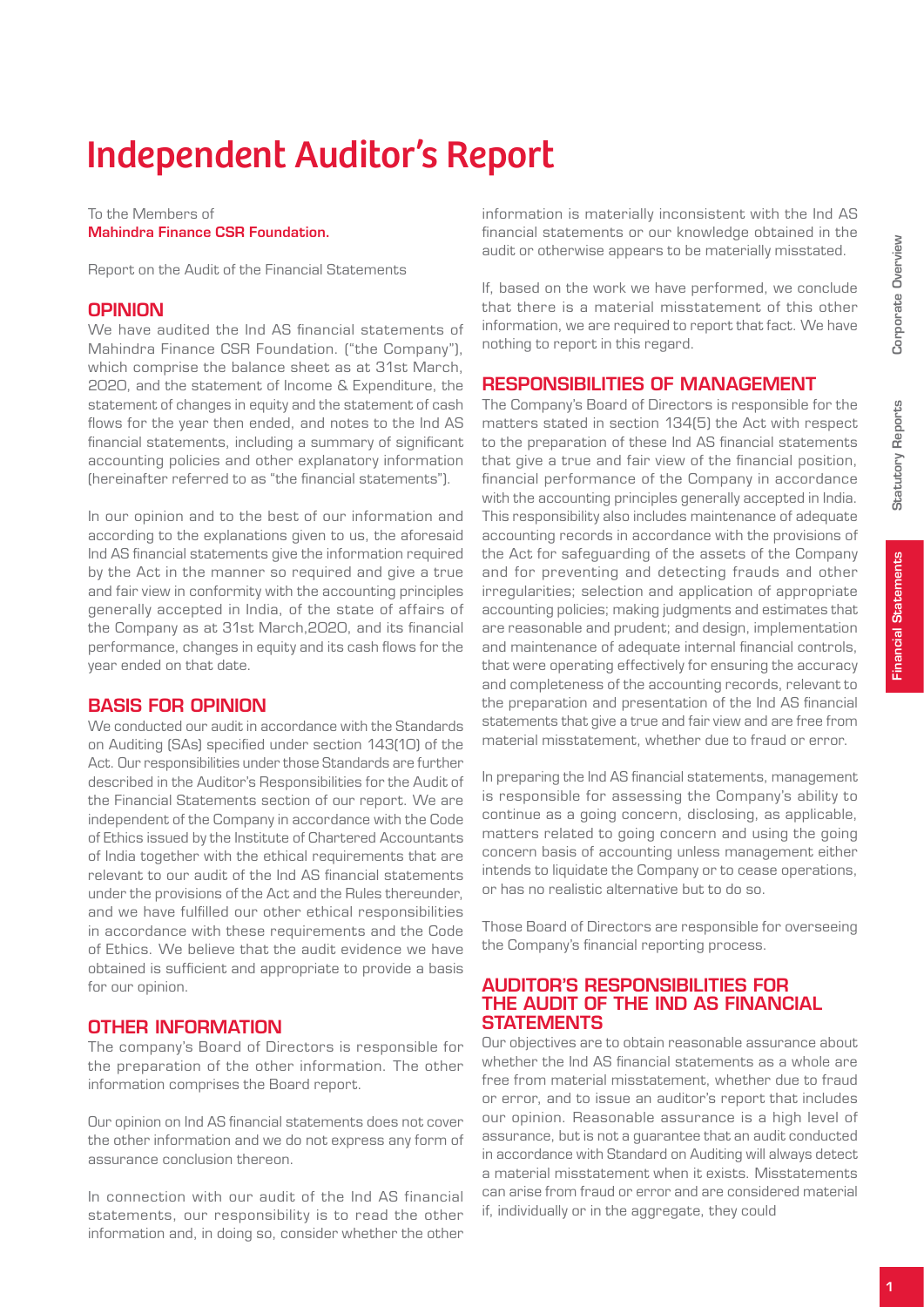reasonably be expected to influence the economic decisions of users taken on the basis of these financial statements.

As part of an audit in accordance with Standard on Auditing, we exercise professional judgment and maintain professional scepticism throughout the audit.

#### We also:

- Identify and assess the risks of material misstatement of the Ind AS financial statements, whether due to fraud or error, design and perform audit procedures responsive to those risks, and obtain audit evidence that is sufficient and appropriate to provide a basis for our opinion. The risk of not detecting a material misstatement resulting from fraud is higher than for one resulting from error, as fraud may involve collusion, forgery, intentional omissions, misrepresentations, or the override of internal control.
- • Section 143(3)(i) mandates the auditor to comment on whether the company has an adequate internal financial controls over financial reporting of the company and the operating effectiveness of such controls. In terms of paragraph 5 of Ministry of Corporate Affairs notification number G.S.R. 583 (E) dated June 13, 2017, and as amended from time to time, exemption has been provided to private limited companies fulfilling certain criteria mentioned in the notification, from the applicability of the requirement of reporting in terms of Section 143(3)(i). As the Company meets the relevant criteria specified in the said notification for the Financial Year 2019-20, the requirement of Section 143(3)(i) is not applicable to the Company and accordingly no report has been made under the said clause.
- Evaluate the appropriateness of accounting policies used and the reasonableness of accounting estimates and related disclosures made by management.
- Conclude on the appropriateness of management's use of the going concern basis of accounting and, based on the audit evidence obtained, whether a material uncertainty exists related to events or conditions that may cast significant doubt on the Company's ability to continue as a going concern. If we conclude that a material uncertainty exists, we are required to draw attention in our auditor's report to the related disclosures in the Ind AS financial statements or, if such disclosures are inadequate, to modify our opinion. Our conclusions are based on the audit evidence obtained up to the date of our auditor's report. However, future events or conditions may cause the Company to cease to continue as a going concern.

Evaluate the overall presentation, structure and content of the Ind AS financial statements, including the disclosures, and whether the Ind AS financial statements represent the underlying transactions and events in a manner that achieves fair presentation.

We communicate with those charged with governance regarding, among other matters, the planned scope and timing of the audit and significant audit findings, including any significant deficiencies in internal control that we identify during our audit.

We also provide those charged with governance with a statement that we have complied with relevant ethical requirements regarding independence, and to communicate with them all relationships and other matters that may reasonably be thought to bear on our independence, and where applicable, related safeguards.

#### Report on Other Legal and Regulatory **Requirements**

- As requirements by the Companies (Auditor's Report) Order, 2016, issued by the Central Government of India in terms of sub-section (11) of section 143 of the Act (the "Order"), is not applicable to the Company, no comment on report specified in paragraphs 3 and 4 of the Order has been made.
- 2. As required by Section 143(3) of the Act, we report that:
	- (a) We have sought and obtained all the information and explanations which to the best of our knowledge and belief were necessary for the purposes of our audit.
	- (b) In our opinion, proper books of account as required by law have been kept by the Company so far as it appears from our examination of those books.
	- (c) The Balance Sheet, the Statement of Income and Expenditure, Cash Flow Statement dealt with by this Report are in agreement with the books of account.
	- (d) In our opinion, the aforesaid financial statements comply with the Accounting Standards specified under Section 133 of the Act, read with Rule 7 of the Companies (Accounts) Rules, 2014.
	- (e) On the basis of the written representations received from the directors as on 31st March, 2020 taken on record by the Board of Directors, none of the directors is disqualified as on 31st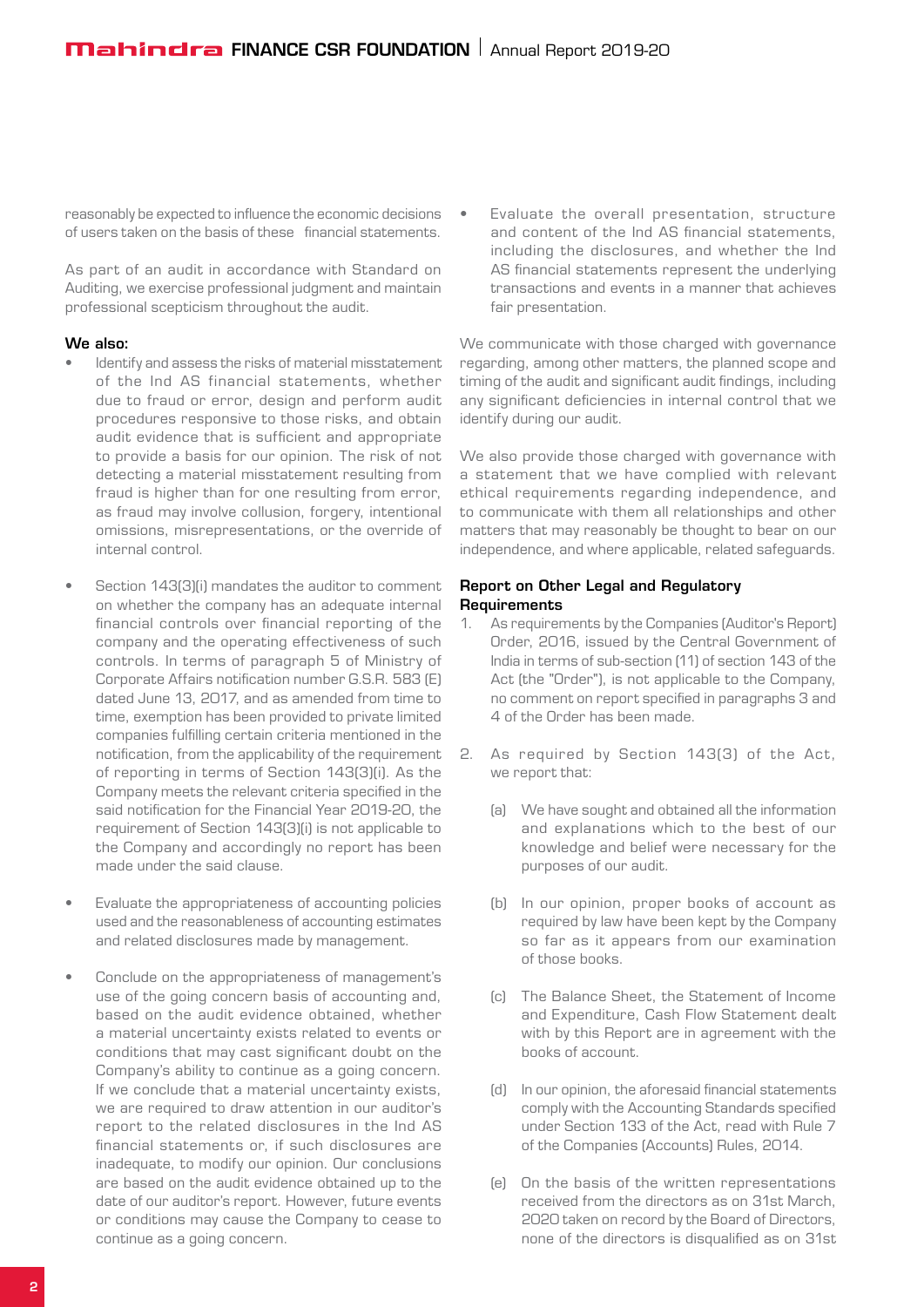March, 2020 from being appointed as a director in terms of Section 164 (2) of the Act.

- (f) With respect to the other matters to be included in the Auditor's Report in accordance with Rule 11 of the Companies (Audit and Auditors) Rules, 2014, in our opinion and to the best of our information and according to the explanations given to us:
	- i. The Company does not have any pending litigations;
	- ii. The Company did not have any long-term contracts including derivative contracts for which there are any material foreseeable losses that needs provision;

 iii. The Company is not required to transfer any amount to the Investor Education and Protection Fund.

#### For B.K KHARE & CO.

Chartered Accountants FRN: 105102W

#### Shirish Rahalkar

Partner Membership No. 111212 UDIN:20111212AAAAIJ9500

Place: Mumbai Dated: 09th May, 2020. Corporate Overview

Corporate Overview

Statutory Reports

**Statutory Reports**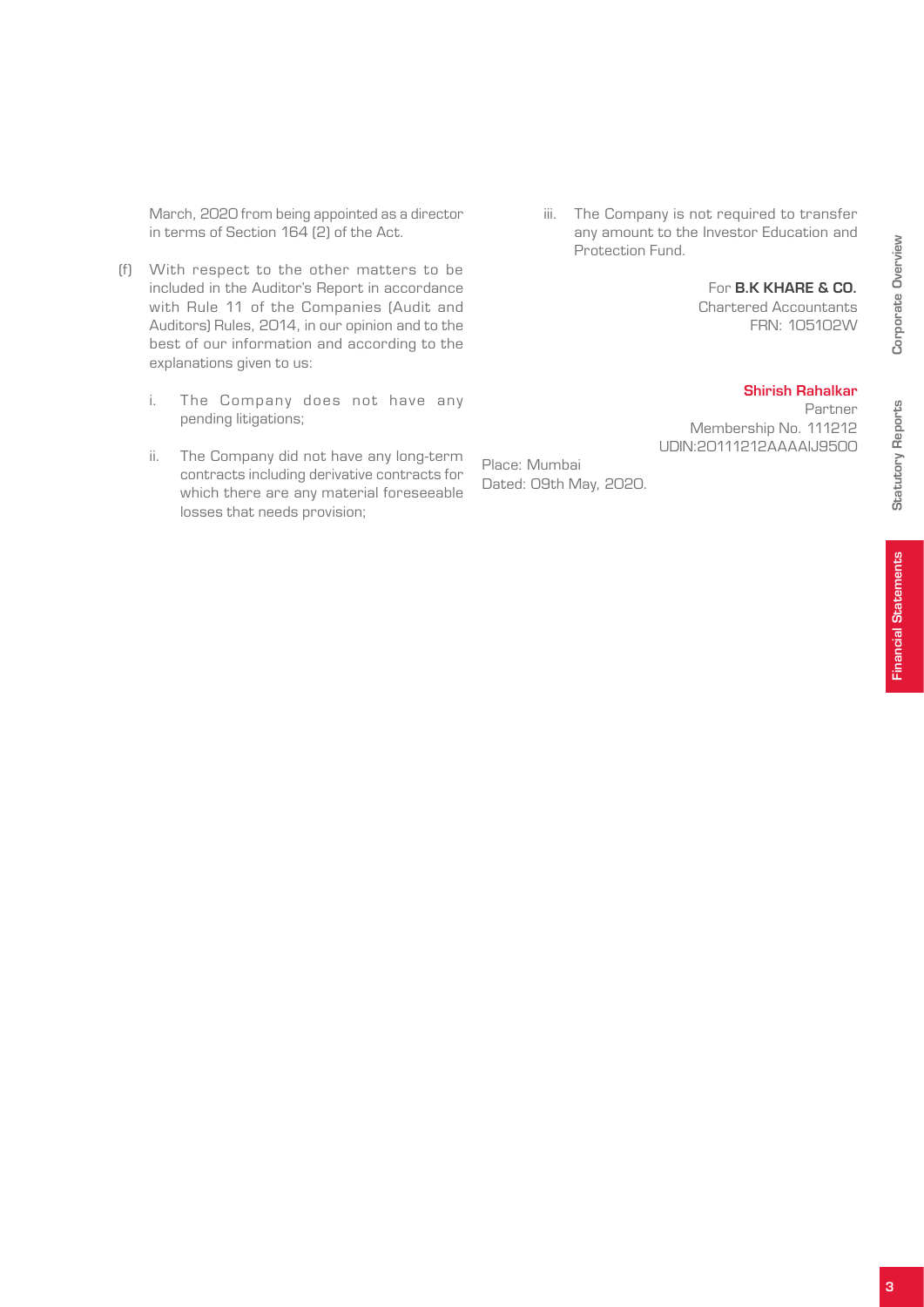# Balance Sheet

as at 31 March 2020

|                                     |              |                        | <b>INR Rupees</b>      |
|-------------------------------------|--------------|------------------------|------------------------|
|                                     | <b>Notes</b> | As at<br>31 March 2020 | As at<br>31 March 2019 |
| <b>ASSETS</b>                       |              |                        |                        |
| <b>Financial Assets</b>             |              |                        |                        |
| a) Cash and cash equivalents        | 1            | 9,870.20               |                        |
|                                     |              | 9,870.20               |                        |
| <b>Non-financial Assets</b>         |              |                        |                        |
|                                     |              |                        |                        |
|                                     |              |                        | ۰.                     |
| <b>Total Assets</b>                 |              | 9,870.20               | ٠                      |
| <b>LIABILITIES AND EQUITY</b>       |              |                        |                        |
| <b>LIABILITIES</b>                  |              |                        |                        |
| <b>Financial Liabilities</b>        |              |                        |                        |
| a) Other financial liabilities      | 2            | 25,000.00              |                        |
|                                     |              | 25,000.00              |                        |
| <b>Non-Financial Liabilities</b>    |              |                        |                        |
|                                     |              |                        |                        |
|                                     |              | 25,000.00              | ۰.                     |
| <b>EQUITY</b>                       | З            |                        |                        |
| a) Equity share capital             |              | 10,000.00              |                        |
| b) Other equity                     |              | (25, 129.80)           |                        |
|                                     |              | (15, 129.80)           |                        |
| <b>Total Liabilities and Equity</b> |              | 9,870.20               | ۰.                     |

The accompanying notes form an integral part of the financial statements.

As per our report of even date attached. For B. K. Khare and Co. Chartered Accountants Firm's Registration No: 105102W

Shirish Rahalkar Partner Membership No: 111212

Place : Mumbai Date : 9 May 2020  For and on behalf of the Board of Directors Mahindra Finance CSR Foundation

| Rajesh Vasudevan | <b>Vinay Deshpande</b> |
|------------------|------------------------|
| Director         | Chairman               |
| [DIN: 02711990]  | [DIN: 01904423]        |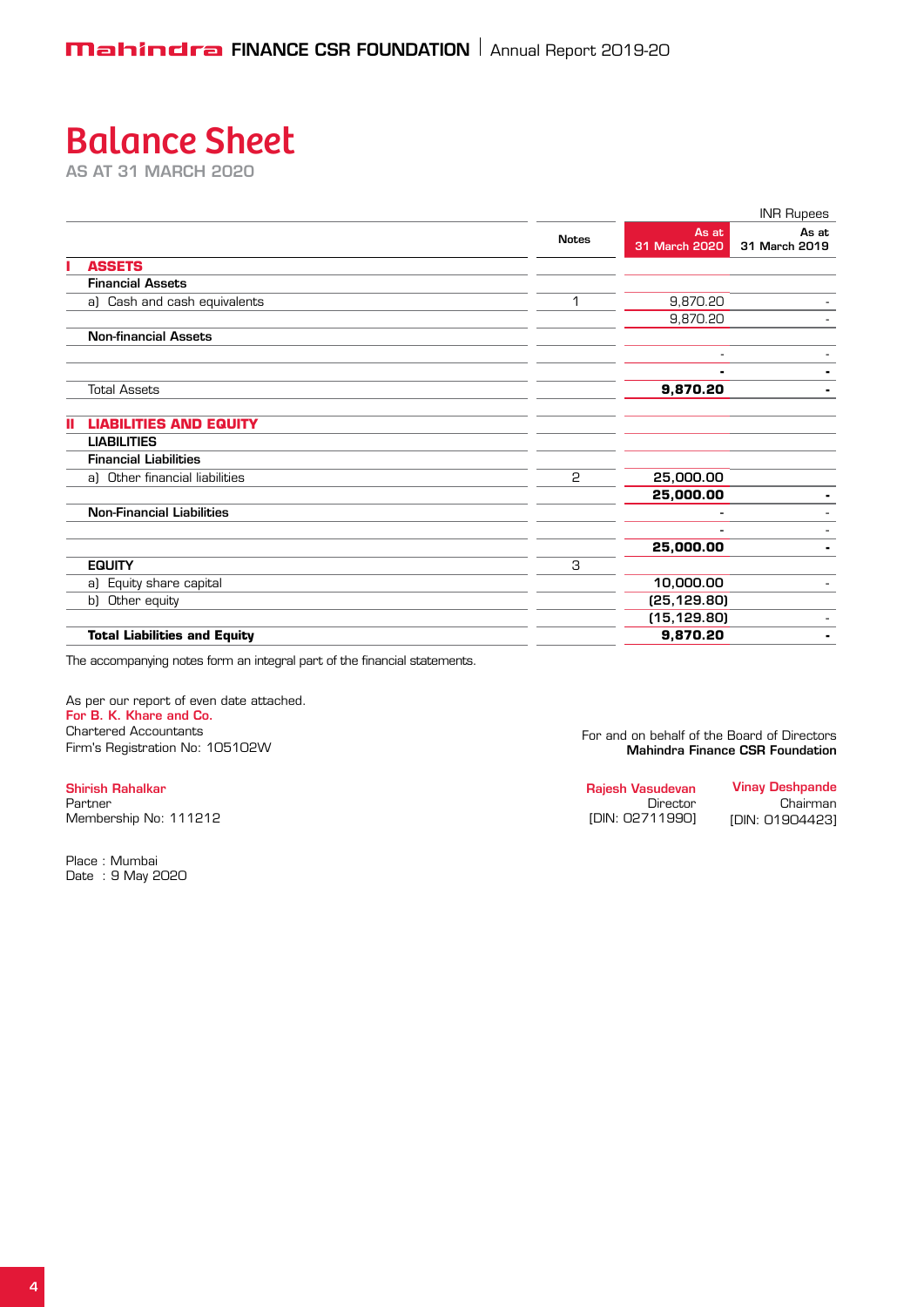# Statement of Income and Expenditure

for year ended 31 March 2020

|     |                                                                  |             |                           | <b>INR Rupees</b>         |
|-----|------------------------------------------------------------------|-------------|---------------------------|---------------------------|
|     | <b>Particulars</b>                                               | <b>Note</b> | Year ended<br>31 Mar 2020 | Year ended<br>31 Mar 2019 |
|     | Revenue receipts (Donations)                                     | 4           | 11,50,000.00              |                           |
| Ш   | Other Income                                                     |             | $\overline{\phantom{0}}$  |                           |
| Ш   | Total income (I+II)                                              |             | 11,50,000.00              |                           |
|     | <b>Expenses</b>                                                  |             |                           |                           |
|     | Finance costs<br>-i1                                             | 5           | 129.80                    |                           |
|     | Corporate Social Responsibility expenses<br>-ii)                 | 6           | 11,50,000.00              |                           |
|     | Other Expenses<br>iii)                                           | 7           | 25,000.00                 |                           |
| IV. | <b>Total expenses (IV)</b>                                       |             | 11,75,129.80              |                           |
| v   | Excess of expenditure over income (III-IV)                       |             | (25, 129.80)              |                           |
| vı  | Earnings per equity share (face value Rs. 10/- per equity share) | 8           |                           |                           |
|     | Basic (Rupees)                                                   |             | (25.13)                   |                           |
|     | Diluted (Rupees)                                                 |             | (25.13)                   |                           |

The accompanying notes form an integral part of the financial statements.

As per our report of even date attached. For B. K. Khare and Co. Chartered Accountants Firm's Registration No: 105102W

Shirish Rahalkar Partner Membership No: 111212

Place : Mumbai Date : 9 May 2020  For and on behalf of the Board of Directors Mahindra Finance CSR Foundation

| Raiesh Vasudevan | <b>Vinay Deshpande</b> |
|------------------|------------------------|
| Director         | Chairman               |
| [DIN: 02711990]  | [DIN: 01904423]        |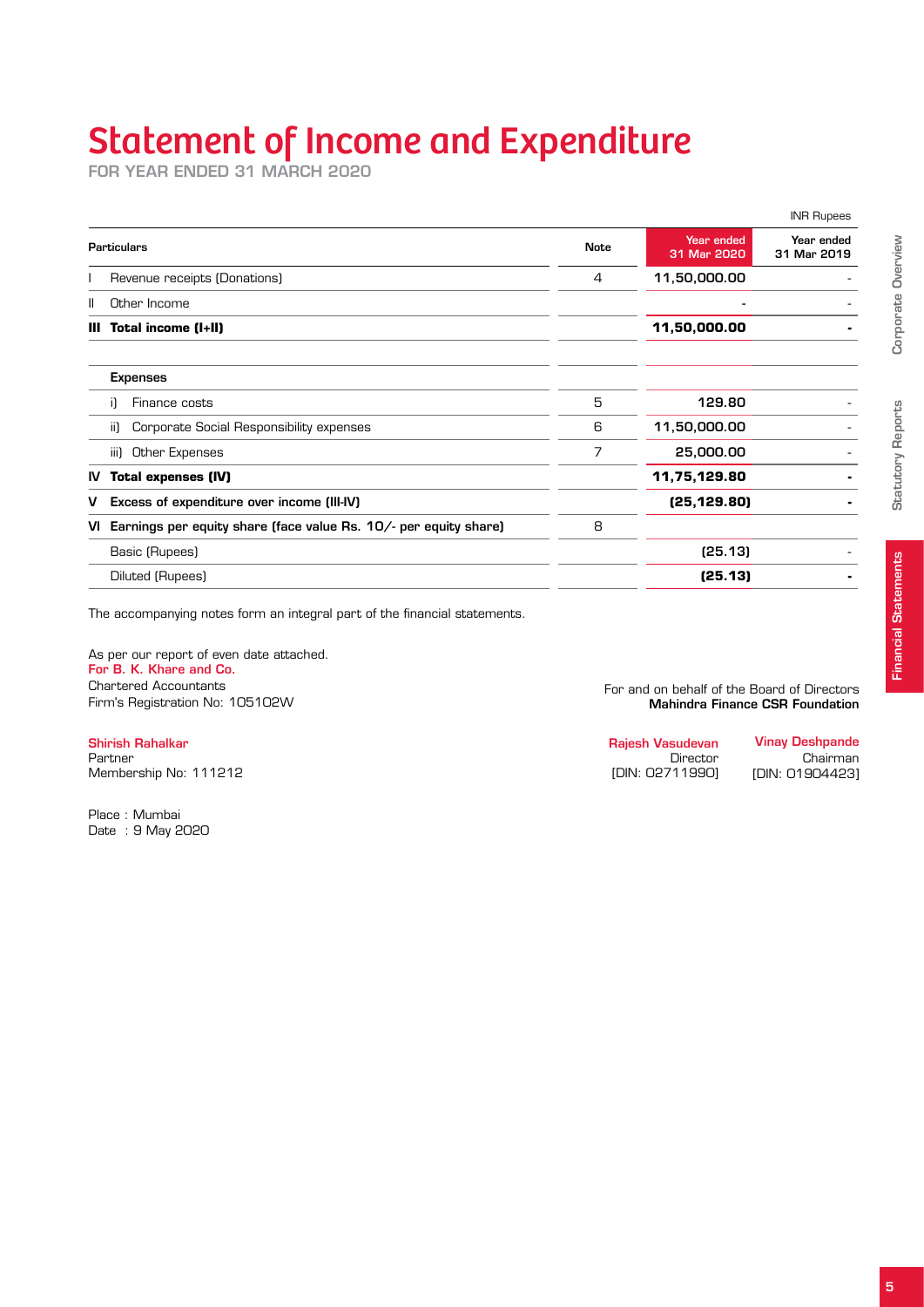# Statement of changes in Equity Statement of changes in Equity

FOR YEAR ENDED 31 MARCH 2020 year ended 31 March 2020

# A. EQUITY SHARE CAPITAL A. Equity share capital

|                                                    | <b>NR Rupees</b> |
|----------------------------------------------------|------------------|
|                                                    | Amount           |
| ssued, Subscribed and fully paid up:               |                  |
| Balance as at 1 April 2019                         |                  |
| Changes during the year:                           |                  |
| Fresh allotment of shares                          | 10,000.00        |
| ii) Allotment of shares by ESOS Trust to employees |                  |
| Balance as at 31 March 2020                        | 10,000.00        |
|                                                    |                  |

# **OTHER EQUITY** B. Other Equity ø

|                            |                                                                                 |                                   |                                  | Reserves and Surplus |                                              |                                          |                      |                                    |                                      |              |
|----------------------------|---------------------------------------------------------------------------------|-----------------------------------|----------------------------------|----------------------|----------------------------------------------|------------------------------------------|----------------------|------------------------------------|--------------------------------------|--------------|
| Particulars                | <b>RBI Act, 1934</b><br>45-IC of the<br>reserves as<br>per Section<br>Statutory | redemption<br>reserves<br>Capital | Securities<br>premium<br>reserve | reserves<br>General  | Redemption<br>Debenture<br>Reserves<br>(DRR) | Employee<br>stock options<br>outstanding | earnings<br>Retained | instruments<br>through OCI<br>Debt | instruments<br>through OCI<br>Equity | Total        |
| Balance as                 |                                                                                 |                                   |                                  |                      |                                              |                                          |                      |                                    |                                      |              |
| at 1 April 2019            |                                                                                 |                                   |                                  |                      |                                              |                                          |                      |                                    |                                      |              |
| Profit/(loss) for the year |                                                                                 |                                   |                                  |                      |                                              |                                          |                      |                                    |                                      |              |
| Other Comprehensive        |                                                                                 |                                   |                                  |                      |                                              |                                          |                      |                                    |                                      |              |
| $lncome /$ (loss)          |                                                                                 |                                   |                                  |                      |                                              |                                          |                      |                                    |                                      |              |
| <b>Total Comprehensive</b> |                                                                                 |                                   |                                  |                      |                                              |                                          |                      |                                    |                                      |              |
| Income for the year        |                                                                                 |                                   |                                  |                      |                                              |                                          |                      |                                    |                                      |              |
| Excess of expenditure over |                                                                                 |                                   |                                  |                      |                                              |                                          | (25, 129.80)         |                                    |                                      | [25, 129.80] |
| income                     |                                                                                 |                                   |                                  |                      |                                              |                                          |                      |                                    |                                      |              |
| Balance as at 31 March     |                                                                                 |                                   |                                  |                      |                                              |                                          | $ (25, 129.80)$      |                                    |                                      | (25,129.80)  |
| <b>DSOS</b>                |                                                                                 |                                   |                                  |                      |                                              |                                          |                      |                                    |                                      |              |
|                            |                                                                                 |                                   |                                  |                      |                                              |                                          |                      |                                    |                                      |              |

As per our report of even date attached. As per our report of even date attached. Chartered Accountants<br>Firm's Registration No: 105102W For B. K. Khare and Co. For B. K. Khare and Co. Chartered Accountants

 For and on behalf of the Board of Directors Mahindra Finance CSR Foundation

For and on behalf of the Board of Directors<br>Mahindra Finance CSR Foundation

Rajesh Vasudevan Rajesh Vasudevan<br>Director<br>DIN: O2711990] [DIN: 02711990]

Vinay Deshpande Chairman [DIN: 01904423]

**Vinay Deshpande** Chairman [DIN: 01904423]

Firm's Registration No: 105102W

Shirish Rahalkar

**Shirish Rahalkar**<br>Partner<br>Membership No: 111212 Membership No: 111212

Place : Mumbai<br>Date : 9 May 2020 Date : 9 May 2020Place : Mumbai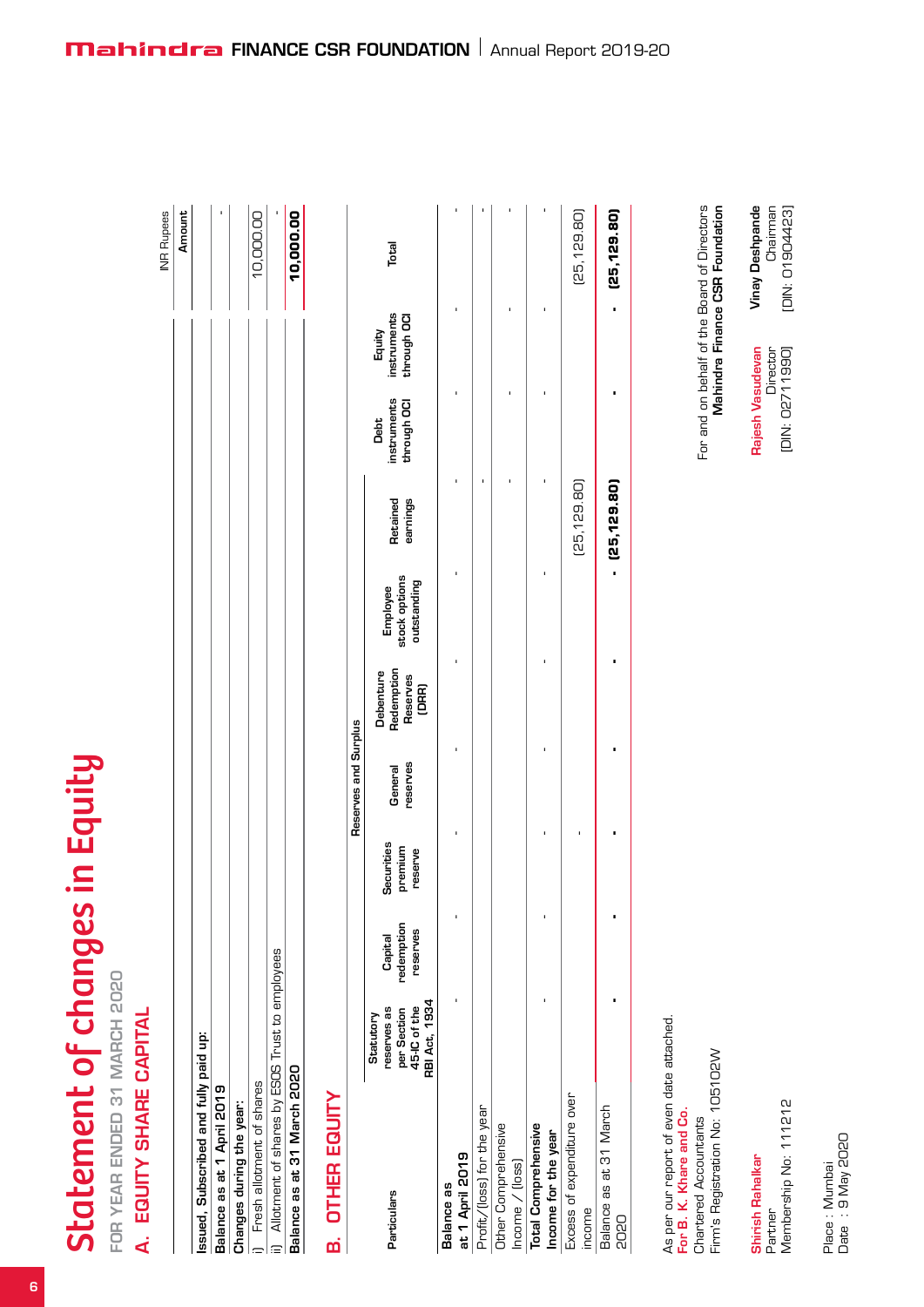# Statement of Cash flows

for year ended 31 March 2020

|                                                                 |                           | <b>INR Rupees</b>         |
|-----------------------------------------------------------------|---------------------------|---------------------------|
| Particulars                                                     | Year ended<br>31 Mar 2020 | Year ended<br>31 Mar 2019 |
| A) CASH FLOW FROM OPERATING ACTIVITIES                          |                           |                           |
| Excess of expenditure over income                               | (25, 129.80)              |                           |
| Adjustments to reconcile profit before tax to net cash flows:   |                           |                           |
| Add: Non-cash expenses                                          |                           |                           |
| Less: Income considered separately                              |                           |                           |
| Operating profit before working capital changes                 | (25,129.80)               |                           |
| Changes in -                                                    |                           |                           |
| Other financial liabilities                                     | 25,000.00                 |                           |
| Cash used in operations                                         | 25,000.00                 |                           |
| NET CASH USED IN OPERATING ACTIVITIES (A)                       | (129.80)                  |                           |
| B) CASH FLOW FROM INVESTING ACTIVITIES                          |                           |                           |
| NET CASH GENERATED FROM / (USED IN) INVESTING ACTIVITIES (B)    |                           |                           |
| CI CASH FLOW FROM FINANCING ACTIVITIES                          |                           |                           |
| Issue of equity shares                                          | 10,000.00                 |                           |
| NET CASH GENERATED FROM / (USED IN) FINANCING ACTIVITIES (C)    | 10,000.00                 |                           |
| NET INCREASE / (DECREASE) IN CASH AND CASH EQUIVALENTS (A+B+C)  | 9,870.20                  |                           |
| Cash and Cash Equivalents at the beginning of the year          |                           |                           |
| CASH AND CASH EQUIVALENTS AT THE END OF THE YEAR (refer note 3) | 9,870.20                  |                           |
| <b>Components of Cash and Cash Equivalents</b>                  |                           |                           |
| Cash and cash equivalents at the end of the year                |                           |                           |
| - Balances with banks in current accounts                       | 9,870.20                  |                           |
| <b>Total</b>                                                    | 9,870.20                  |                           |

Notes :

The above Statement of Cash Flow has been prepared under the 'Indirect method' as set out in Ind AS 7 on 'Statement of Cash Flows'.

As per our report of even date attached. For B. K. Khare and Co. Chartered Accountants Firm's Registration No: 105102W

Shirish Rahalkar Partner Membership No: 111212

Place : Mumbai Date : 9 May 2020  For and on behalf of the Board of Directors Mahindra Finance CSR Foundation

| <b>Vinay Deshpande</b> |
|------------------------|
| Chairman               |
| IDIN: 019044231        |
|                        |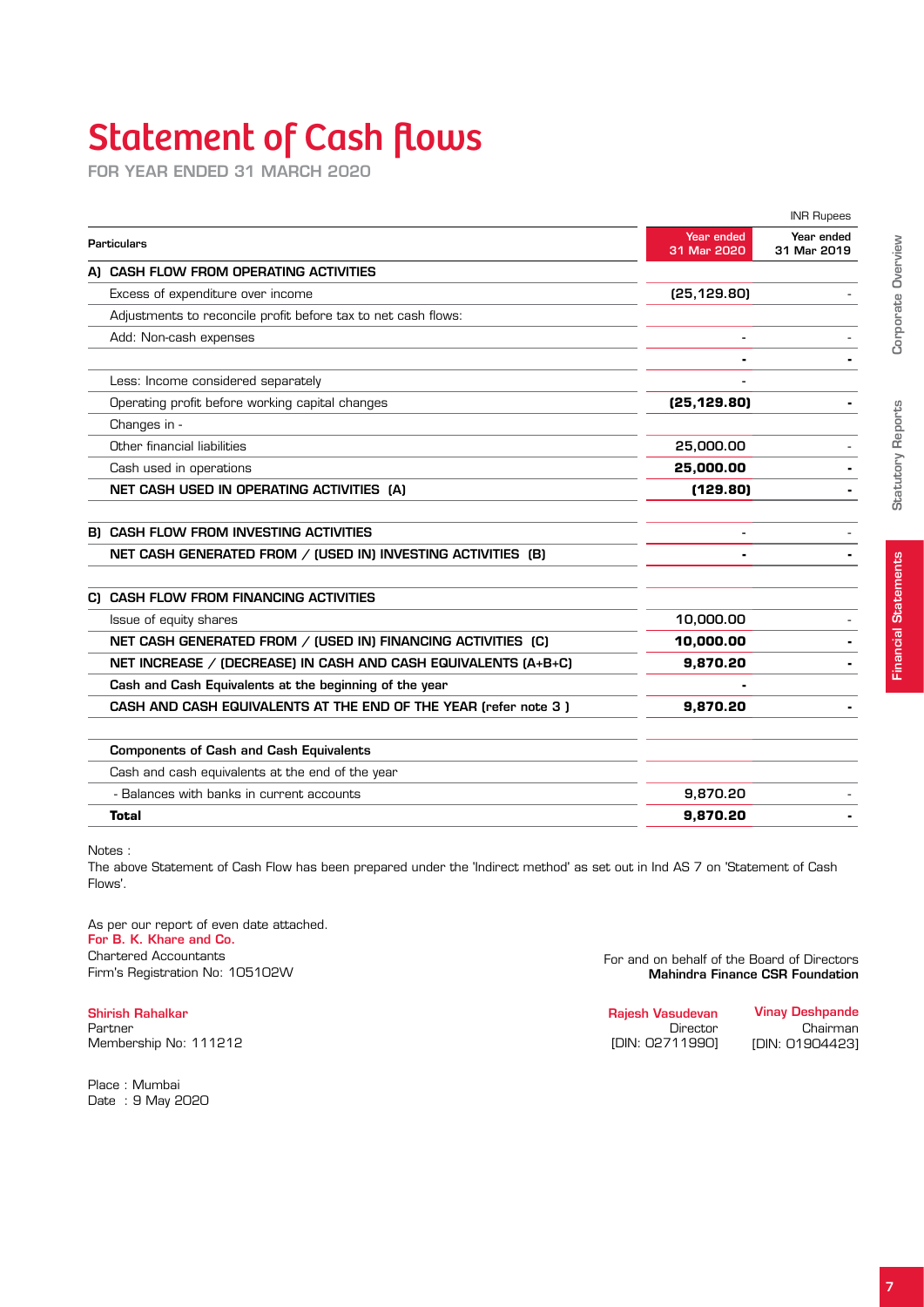## **Notes**

forming part of the Financial Statements for the year ended 31 March 2020

#### 1 COMPANY INFORMATION

Mahindra Finance CSR Foundation ('the Company'), incorporated in India, is a public limited company, headquartered in Mumbai dated April 2, 2019. The Company has received license under Section 8 (1) of the Companies Act, 2013. The Company is established to undertake, by itself or joining, collaborating with, or participating in, projects that, support, promote and enhance: education, including special education, especially among children, women, elderly and the differently abled; employment, vocational skills, and sustainable livelihood; curative and preventive healthcare measures; sanitation and availability of safe drinking water; measures eradicating hunger, poverty and malnutrition; sustainability environmental and ecological balance; protection of flora and fauna, animal welfare, agro forestry; conservation of natural resources; maintenance of quality of soil, air and water; including but not limited to, rehabilitation efforts prior, during and or after natural disasters. The objective of the Company is to work, contribute towards all activities outlined by, but not restricted to, Section 135, Schedule VII of the Companies Act, 2013, the related rules and the amendments thereto from time to time. Further, the company received its registration under section 12AA of the Income Tax Act 1961 on 29 November, 2019 and certificate under section 80G of the Income Tax Act. 1961 on 24 December, 2019 valid from 3 June, 2019. None of the objects of the Company will be carried out

on commercial basis. The Company is a subsidiary of Mahindra & Mahindra Financial Services Limited.

#### 2 SUMMARY OF SIGNIFICANT ACCOUNTING POLICIES

#### 2.1 Basis of accounting

These financial statements are the company's first Ind–AS financial statement. The financial statements have been prepared on a historical cost convention and on an accrual basis.

#### 2.2 Functional and presentation currency

These financial statements are presented in Indian Rupees ('INR' or 'Rs.') which is also the Company's functional currency. All amounts are rounded-off to the nearest rupee, unless otherwise indicated.

#### 2.3 Revenue recognition

The revenue is measured on actual receipt basis of donations received.

#### 2.4 Provisions

Provisions are recognised when there is a present obligation as a result of a past event, and it is probable that an outflow of resources embodying economic benefits will be required to settle the obligation and there is a reliable estimate of the amount of the obligation. Provisions are reviewed at each balance sheet date and adjusted to reflect the current best estimate.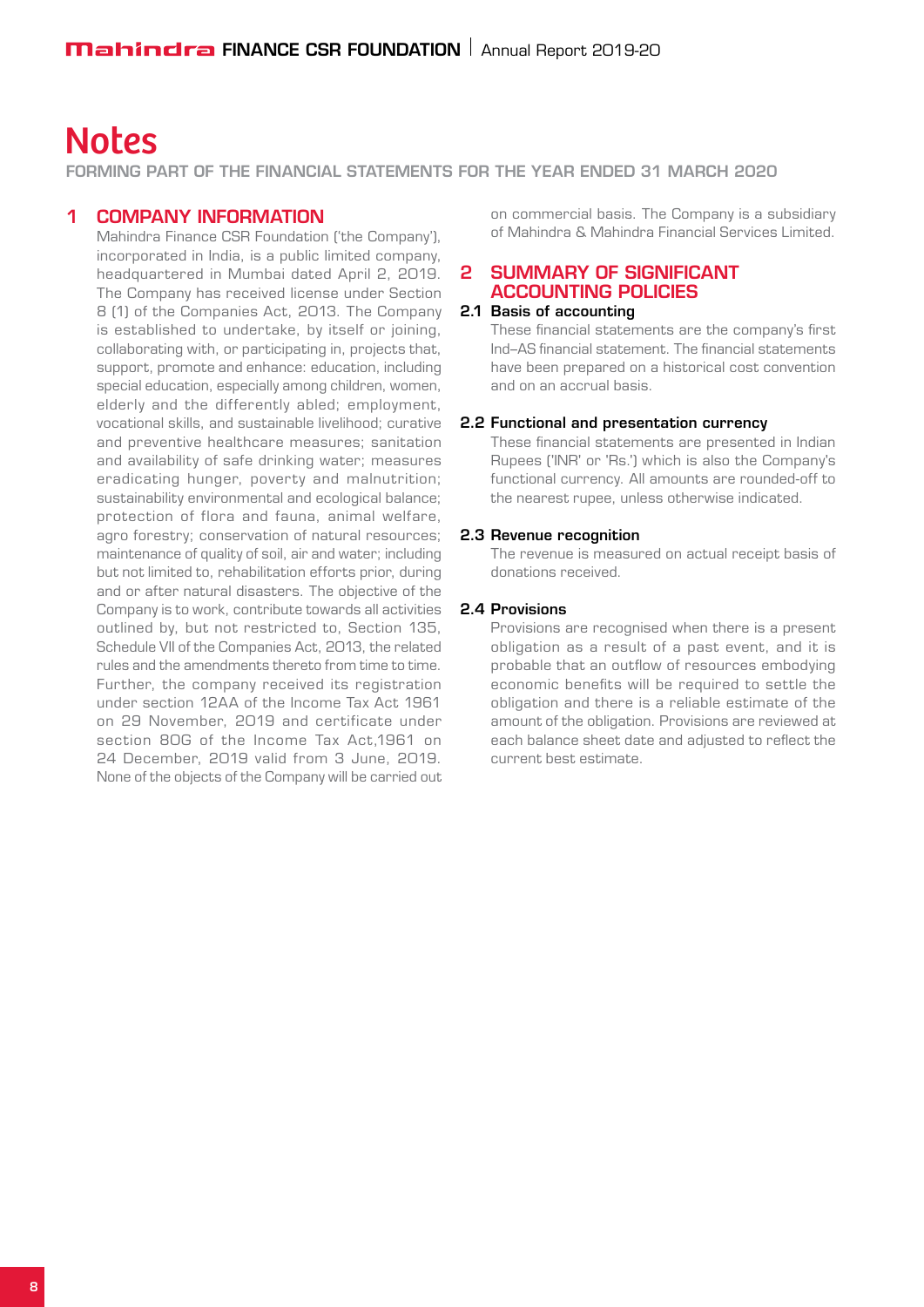# **Notes**

#### forming part of the Financial Statements for the year ended 31 March 2020

This being the first financial year of the company after incorporation, the previous year figures are not avaliable.

#### 1 Cash and cash equivalents

|                                         |                             | <b>INR Rupees</b> |
|-----------------------------------------|-----------------------------|-------------------|
| Particulars                             | 31 March 2020 31 March 2019 |                   |
| Cash on hand                            |                             |                   |
| Balances with banks in current accounts | 9,870.20                    |                   |
|                                         | 9,870.20                    |                   |

#### 2 Other financial liabilities

|                        |                             | <b>INR Rupees</b> |
|------------------------|-----------------------------|-------------------|
| Particulars            | 31 March 2020 31 March 2019 |                   |
| Provision for expenses | 25,000,00                   | . .               |
|                        | 25,000.00                   |                   |

#### **3 EQUITY SHARE CAPITAL**

|                                                                        |               | <b>INR Rupees</b> |
|------------------------------------------------------------------------|---------------|-------------------|
| Particulars                                                            | 31 March 2020 | 31 March 2019     |
| Authorised:                                                            |               |                   |
| 1,000 [31 March 2019: Nil) Equity shares of Rs. 10/- each              | 10,000,00     |                   |
| Issued, Subscribed and paid-up:                                        |               |                   |
| 1000 (31 March 2019: Nil) Equity shares of Rs. 10/- each fully paid up | 10,000,00     |                   |
| <b>Issued, Subscribed and paid-up Share capital</b>                    | 10.000.00     |                   |

|    |                                                                                                                                              |                          |                   |                     | <b>INR Rupees</b> |
|----|----------------------------------------------------------------------------------------------------------------------------------------------|--------------------------|-------------------|---------------------|-------------------|
|    | Particulars                                                                                                                                  | As at 31 March 2020      |                   | As at 31 March 2019 |                   |
|    |                                                                                                                                              | No. of shares            | <b>INR Rupees</b> | No. of shares       | <b>INR Rupees</b> |
| al | Reconciliation of number of equity shares and<br>amount outstanding:                                                                         |                          |                   |                     |                   |
|    | Issued, Subscribed and paid-up:                                                                                                              |                          |                   |                     |                   |
|    | Balance at the beginning of the year                                                                                                         | $\overline{\phantom{a}}$ |                   |                     |                   |
|    | Add: Fresh allotment of shares:                                                                                                              | 1,000                    | 10,000.00         |                     |                   |
|    | Balance at the end of the year                                                                                                               | 1,000                    | 10,000.00         |                     |                   |
|    | b) Number of equity shares held by holding company<br>or ultimate holding company including shares held<br>by its subsidiaries / associates: |                          |                   |                     |                   |
|    | Holding company: Mahindra & Mahindra Financial<br>Services Limited                                                                           | 1.000                    | 10,000.00         |                     |                   |
|    | (Equity shares of Rs. 10/- each)                                                                                                             |                          |                   |                     |                   |
|    | Percentage of holding (%)                                                                                                                    | 100%                     | 100%              |                     |                   |

|                                                                                                                       | <b>IIVR RUDBES</b>     |                        |
|-----------------------------------------------------------------------------------------------------------------------|------------------------|------------------------|
| Other Equity                                                                                                          | As at<br>31 March 2020 | As at<br>31 March 2019 |
| Surplus in Statement of Profit and Loss:                                                                              |                        |                        |
| Balance as at the beginning of the year                                                                               |                        |                        |
| Add: Excess of expenditure over income for the current period transferred from Statement<br>of Income and Expenditure | (25, 129.80)           |                        |
| Balance Loss carried to Balance Sheet                                                                                 | (25, 129.80)           |                        |
| Less: Allocations & Appropriations:                                                                                   |                        |                        |
| Balance as at the end of the period                                                                                   | (25, 129.80)           |                        |
| <b>Total</b>                                                                                                          | (25, 129.80)           |                        |
|                                                                                                                       |                        |                        |

Statutory Reports

**Statutory Reports** 

Corporate Overview

Corporate Overview

 $I_{\rm NIR} \sim R$